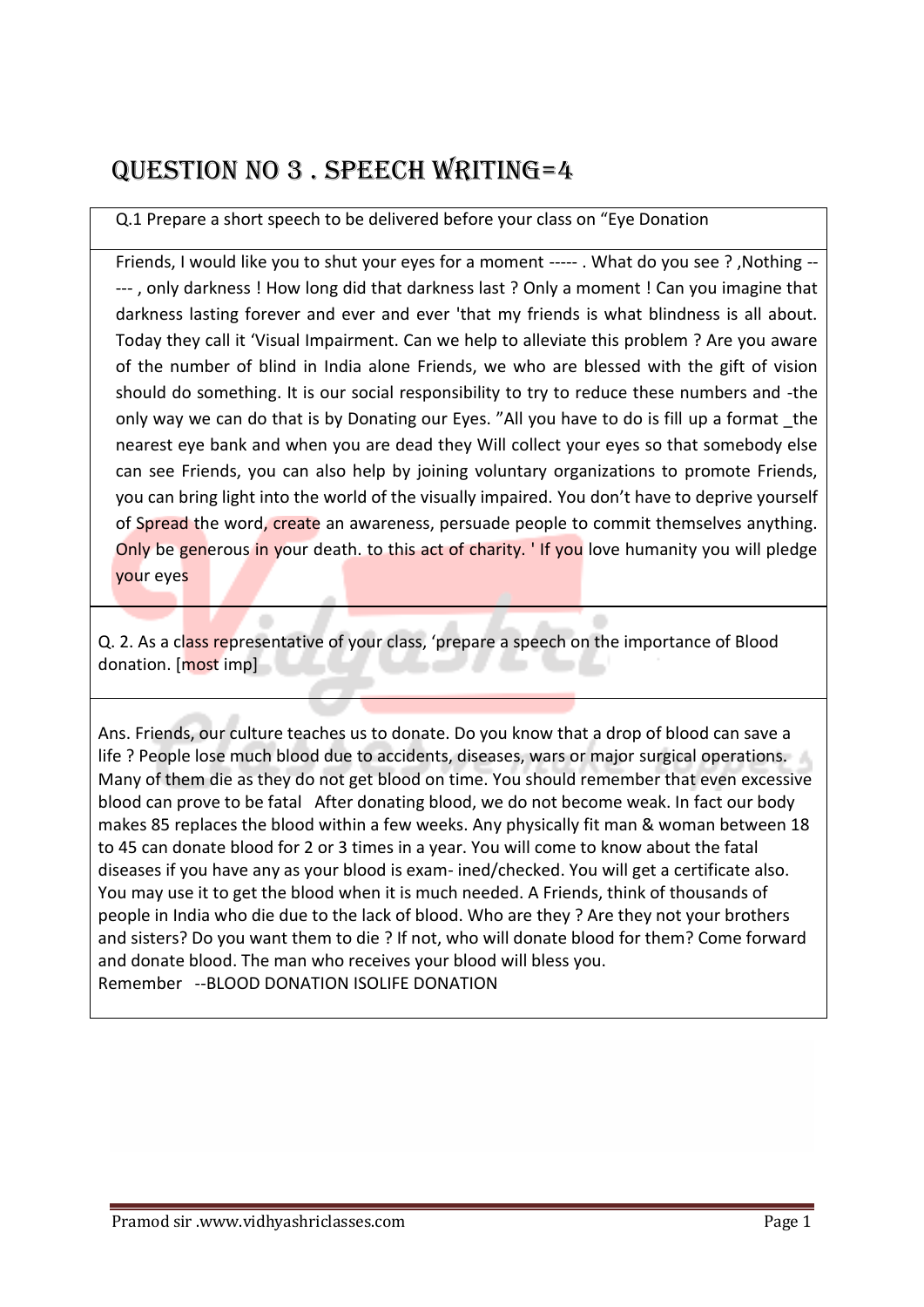The coronavirus COVID-19

### Friend's

 The coronavirus COVID-19 pandemic is the defining global health crisis of our time and the greatest challenge we have faced since World War Two. Since its emergence in Asia in 2019, the virus has spread to [every continent](https://www.undp.org/content/undp/en/home/covid-19-pandemic-response.html#covid19dashboard) except Antarctica.

 We have now reached the tragic milestone of more than two million deaths, and the human family is suffering under an almost intolerable burden of loss.

 "The climbing death toll is staggering, and we must work together to slow the spread of this virus." - UNDP Administrator Achim Steiner.

 But the pandemic is much more than a health crisis, it's also an unprecedented socioeconomic crisis. Stressing every one of the countries it touches, it has the potential to create devastating social, economic and political effects that will leave deep and longstanding scars. UNDP is the technical lead in the UN's socio-economic recovery, alongside the health response, led by WHO, and the Global Humanitarian Response Plan, and working under the leadership of the UN Resident Coordinators.

 Every day, people are losing jobs and income, with no way of knowing when normality will return. Small island nations, heavily dependent on tourism, have empty hotels and deserted beaches. [The International Labour Organization](https://www.ilo.org/global/about-the-ilo/newsroom/news/WCMS_749398/lang--en/index.htm) estimates that 400 million jobs could be lost.

The World Bank projects a US\$110 billion decline in remittances this year, which could mean 800 million people will not be able to meet their basic

\* Q. 3 Prepare a speech on the 'need of tree-plantation'. ('How to Save our Environment' i) Pollution - a big problem 5 ii) Causes of pollution iii) Trees- their role in environment Ans. Dear friends, Trees are our lungs. They play very important role in our life. They help us in many ways. Trees keep the air clean & maintain the level of oxygen. Now a days, pollution has become a big problem. We are suffering from the problem of global warming. Do you know, why the level of air pollution has gone up ' Simply because more and more trees are being cut. Deforestation causes pollution 85 threatens the existence of many species of life. Without trees we can't live longer. They heighten the beauty of landscape & provide us with medicines, fruits, food & many more things. They help us to get rain. They stop soil erosion . Tree must be protected from the axe I can say save tree save life Jai hind !. Jai Bharat!

Write speech on Cleanliness Drive carried out in your village.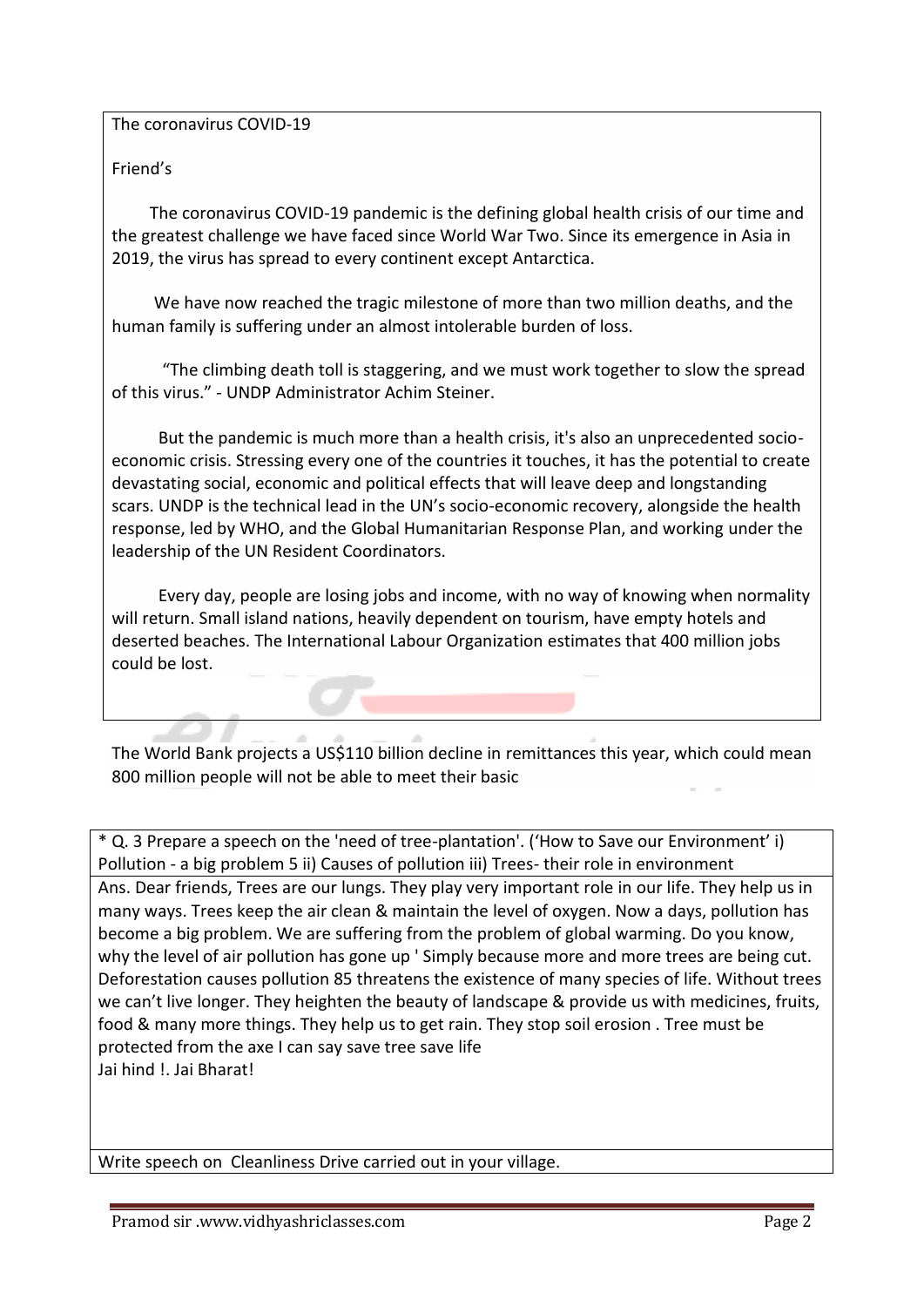Speech On Cleanliness

Good morning everyone. Today's topic is cleanliness. I have chosen this topic as it is very essential in everyone's life and society.

Cleanliness helps in maintaining a good personality and building a great impression in society. Also, it gives rise to a positive attitude by keeping the soul, mind, and body peaceful.

Maintaining cleanliness is an essential part of a healthy and happy life as it helps in improving the personality by keeping clean internally and externally. Personal cleanliness is referred to as the symbol of purity, Whereas purity of soul and body is crucial for a healthy and spiritual connection.

\* Q. 4 Imagine you have to give speech on the topic 'India's Changing Villages'\village life and city life \ruler development \ real India lives in its village . Working in pairs/ groups prepares a draft of the speech and present it. –[imp]

Ans. India's Changing "Villages Honorable president and chief guest of the program, respected chief guest, principal, teachers and parents as well as my friends. Today our college has arranged an elocution competition on the topic 'India's Changing ~ Villages'. I am speaking a bit. Please listen quietly. India is a land of villages. 80% people live in villages. He had suggested to develop them in four major sectors - hygiene, social life, economic field and political awareness. In the beginning villages were storage of hindrances and problems They were looked after by the Panchayat which was helpless in solving their problems. If a Saipanch of Gram Panchayat is studious, he/she can implement various schemes.. So we should also live in village and make it 'heaven'. My time is over. So I give full stop to my speech. Thank you for listening my speech quietly. Jai Hind! Jai Bharat!

8. Prepare a speech to be delivered on the occasion of "Teachers Day".[imp]

*M* & & *B* A

Today we have gathered here to celebrate Teachers' Day. We celebrate it in the memory of our honorable former president Dr. Sarvapalli Radhakrishnan. it is birth anniversary of Dr. Sarvapalli Radhakrishnan. He had wished to celebrate it as Teachers' day. Teachers have a vital role to play in our life. Whatever we learn, we learn from our teachers. They are the architect of our life. They not only give us knowledge but also develop our personality. We are very grateful to them. We should try to follow them in our life and practice their teaching in life. Thanks.

21st Century Education

**Vidhyashri Coaching Institute** 

www.vidhyashriclasses.com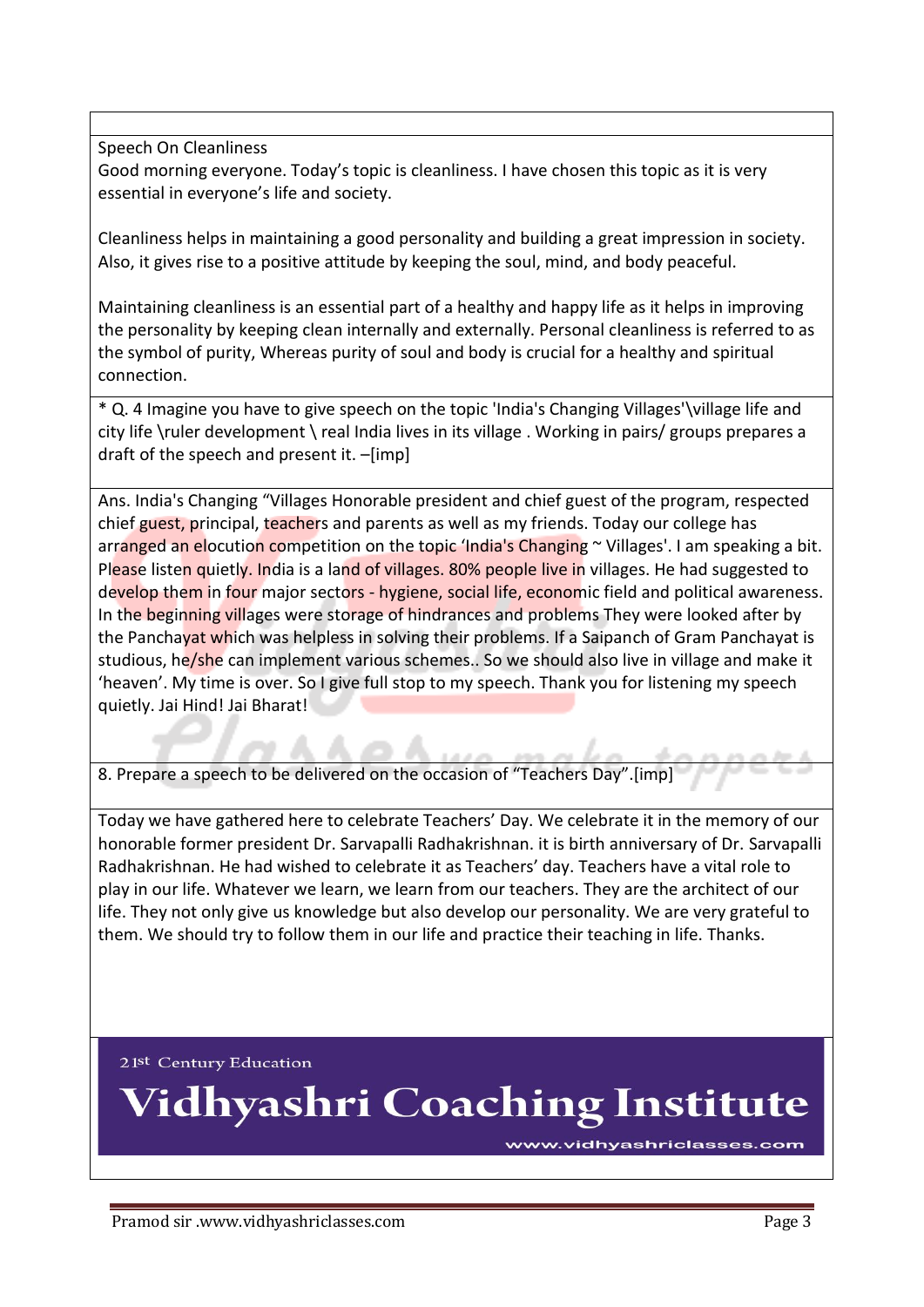## 15] A speech on "Importance of Sports

Respected chief guest, honorable headmaster, teachers and dear friends I personally believe in the saying "healthy mind dwells in a healthy body". In the world of tensions man must be playful. This playful attitude should take shape right from the childhood. So, sports must get its due weight in the school curriculum. Road to Olympic victory goes through schools. Sports are important in school and college life. Sports have moral influence on us. They are very necessary in life. Development of a personality is incomplete without games and sports. They are useful for the growth of our mind and body. Sports need physical efforts as well as imaginative power. Sports teach us how to face defeats. Sports make us healthy, sociable, amiable, humble, largehearted and tolerant.

13]. Prepare a speech on "Traffic Awareness".

Honorable guests, respected teachers and my dear friends. Today we have gathered here to organize traffic awareness program According to data available the rate of deaths in road accidents in India is 14 per 10,000 population. Only China is ahead of India in this respect. Can we not make efforts to reduce the figures ? Surely, we can. As you know, my friends, one of the major causes of road accidents is not following traffic rules. Speedy driving, risky overtaking, disregarding the signals and signs lead to road accidents of vehicles. Let us take a pledge to follow traffic rules strictly. Let us join hands to make people aware of traffic rules. Thank you.

#### Speech on Republic Day

Republic Day Speech/Essay Sample Respected Principal, Teachers, Guests and dear fellow students, Good Morning, As you know, today all of us are here to celebrate the 72nd Republic Day of our country today. Every year, we celebrate Republic day on 26 January because the Constitution of India came to force on this day in 1950. This day reminds us of our freedom struggle and how the great freedom fighters of our country sacrificed their lives to get us the - Purn Swaraj. It's because of their struggle that today we are living in a democratic country where each citizen has right to - (i) right to equality, (ii) right to freedom, (iii) right against exploitation, (iv) right to freedom of religion, (v) cultural and educational rights, and (vi) right to constitutional remedies. Today is the day to reaffirm our commitment to unity in diversity, fraternity and equality among all our citizens. I would like to wind up my speech followed by a moment of silence for the great leaders and freedom fighters who sacrificed their lives so that we can live in a democratic nation. Thanks again for giving me an opportunity to speak in front of you all. Jai Hind!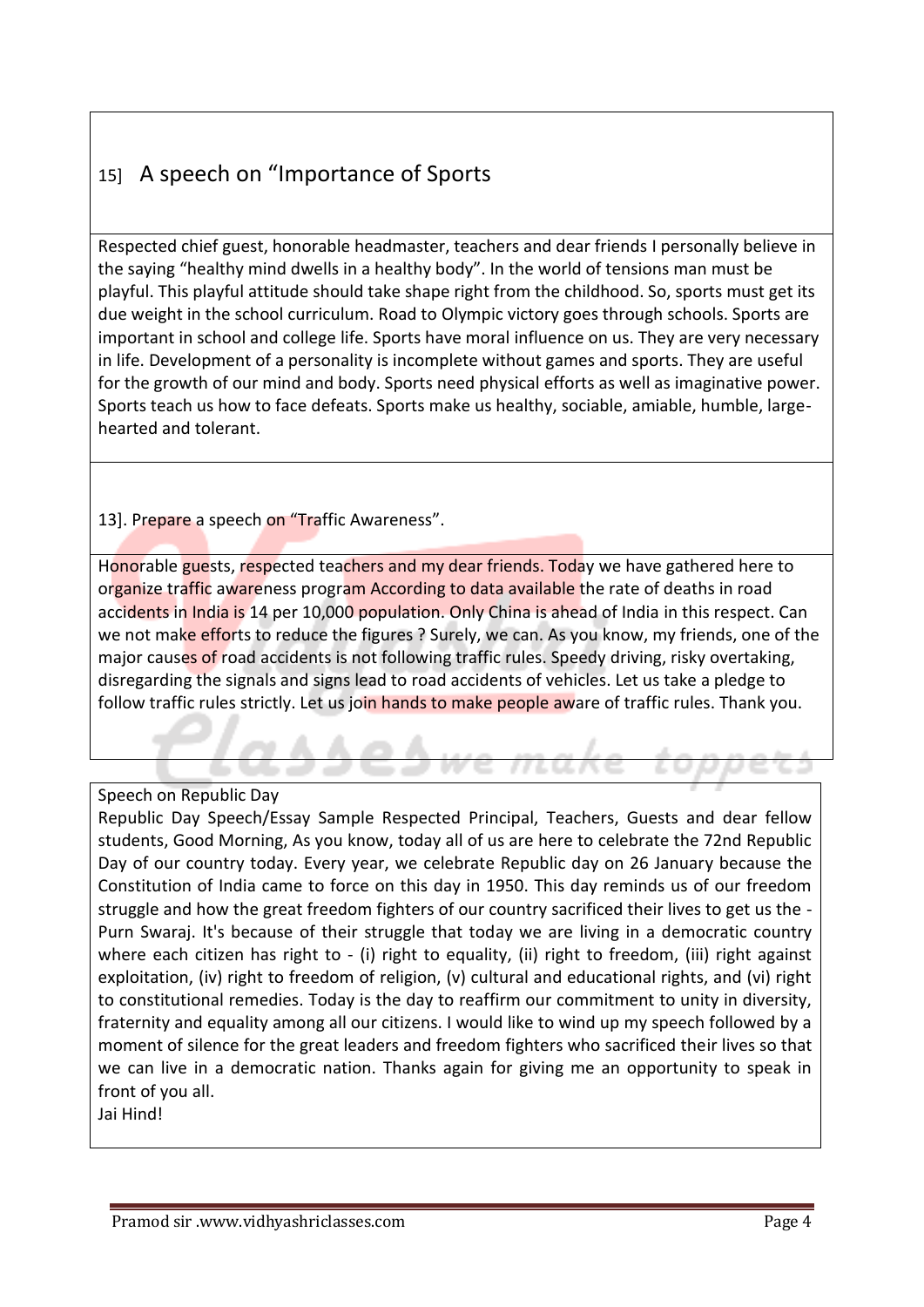### **In Independence Day Speech English**

 Independence Day Speech – We celebrate Independence Day as the national festival of India. The Day marks the anniversary of national independence from the British Empire on 15th august 1947.

Furthermore, it is the most auspicious day for the people of India because India becomes independent after lots of hardships and sacrifices of the brave Indian freedom fighters.

 From that day onwards 15th August become a very important day in Indian history and in the hearts of every Indian. Also, the entire nation celebrates this day with the full spirit of patriotism.

After the independence, Pandit Jawaharlal Nehru was chosen as the first Prime Minister of India. Moreover, he unfurled our tricolor flag at the Red Fort in the national capital, New Delhi for the first time.

 From there onwards, every year we celebrate Independence Day at Red Fort New Delhi. In addition, the army performs many tasks that also include a march past cultural programs by school students.

 In addition, we celebrate Independence Day to remember the lives that we sacrificed to gain this freedom. As they are the ones who struggled for our country. Furthermore, on his day we forget our differences and unites as one true nation should.

### **FAREWELL SPEECH FOR STUDENTS BY TEACHER**

Good morning to the respected Principal sir, Vice-Principal sir, my colleagues and dear students. It is a very special day when we are giving a farewell party to our students of class 12th standard of batch 2021<br>
and CLOSED We make toppets

Today on 15th of March we have gathered here in huge number to bid farewell to the group of young students after spending almost 12 years in this school. They have been waiting for many years to go outside and join the college, and see, finally, the day has come here to break their long time wait and leave the school's portals in order to give them chance to step into a new world of college.

Thank you

Earth Day 2020: When and Why World Earth Day is celebrated?

Friends,

Earth Day 2020: The theme for Earth Day 2020 is climate action. The Earth day is observed on 22 April every year. Earth Day was founded by American senator Gaylord Nelson for environmental education. This day commenced on April 22, 1970, and in 2020 we are observing 50 years of its inception. Mahatma Gandhi once said that "nature has enough resources to fulfill the needs of the human being but it can't fulfill the greed of the humans".